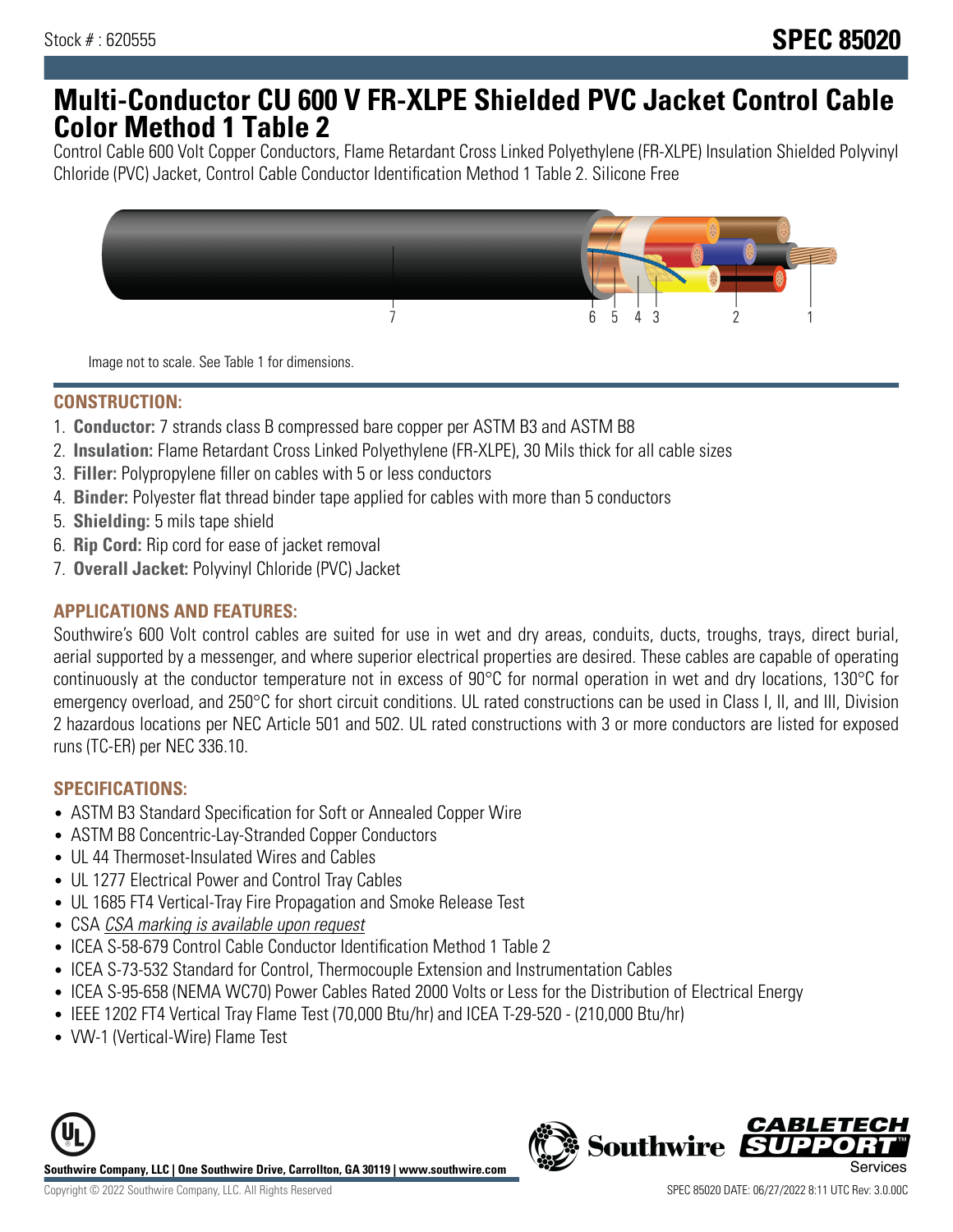## **SAMPLE PRINT LEGEND:**

## UL Listed

SOUTHWIRE E75755 {UL} XX AWG X/C FR-XLPE CDRS 90{D}C PVC JKT TYPE TC-ER SHIELDED 600V SUN. RES. DIRECT BURIAL {YYYY} {SEQUENTIAL FOOTAGE MARKS} SEQ FEET

## Non UL Listed

SOUTHWIRE XX AWG X/C FR-XLPE CDRS 90C PVC JACKET SUNLIGHT RESISTANT DIRECT BURIAL 600V {SEQUENTIAL FOOTAGE MARKS} SEQ FEET